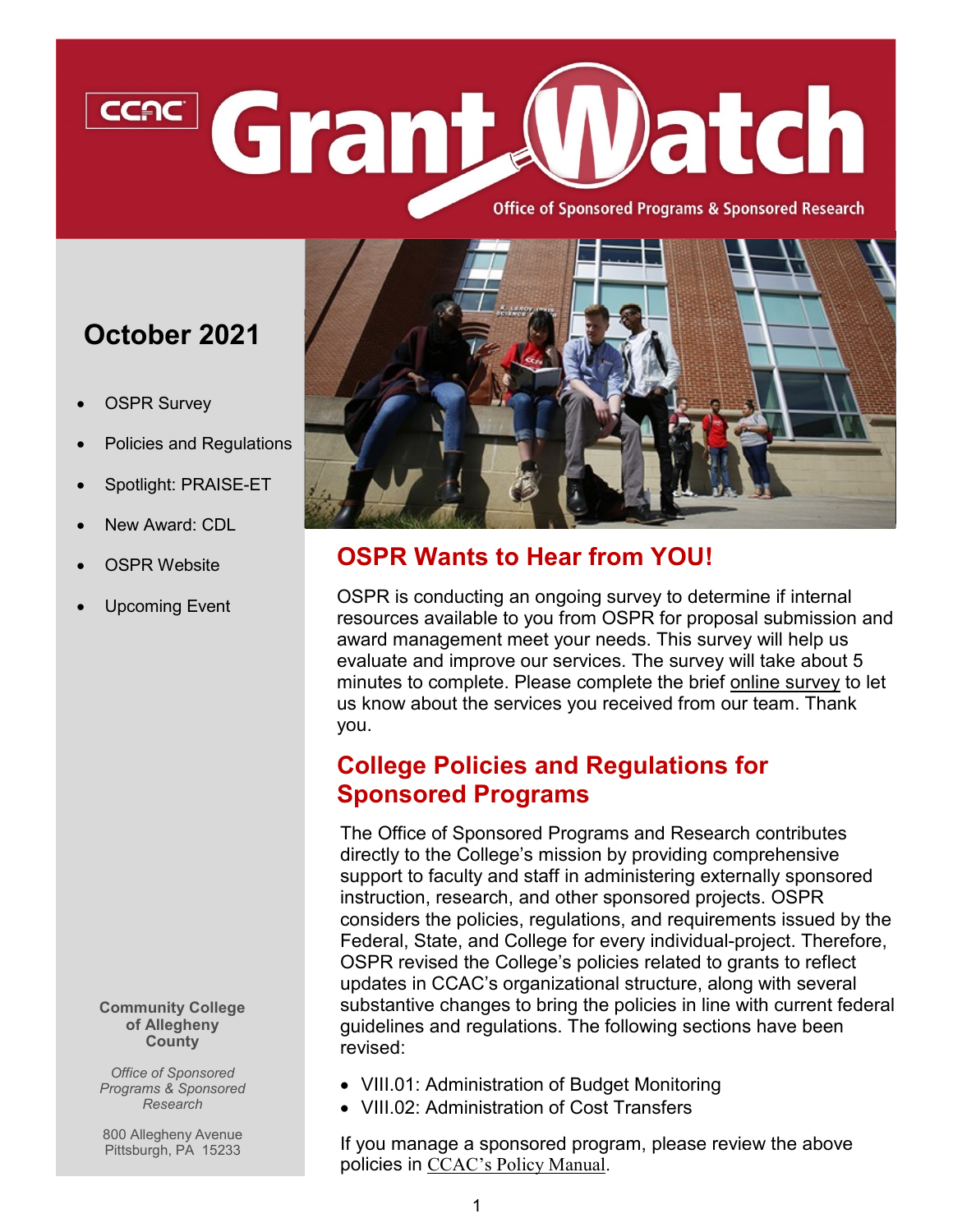#### **Spotlight: NSF Remote Access Equipment Grant**

Dr. Justin Starr, Assistant Professor of Mechatronics wrote and was awarded a National Science Foundation Grant to Provide Remote Access to Industrial and Scientific Equipment for Engineering Technologies (PRAISE-ET). This three-year grant valued at nearly \$600,000 will remedy one of the most significant barriers to effective remote CTE—authentic, hands-on instruction and learning with engineering technologies, funded by the Advanced Technological Education program.



When the COVID-19 pandemic began in spring 2020, CCAC instructors scrambled to convert a full range of CTE course offerings to remote instruction – and, as any instructor will tell you, a computer simulation is no substitute for using actual equipment. When students attempt to simulate tasks with robots or programmable logic controllers, simulators show devices working perfectly every time. A simulator will never get out of alignment or have an intermittent connection. Students trained on these simulators struggle to develop effective troubleshooting practices. To remedy this, CCAC will collaborate with a Pittsburgh-based company – RealBotics, Inc. – to create a software platform with an interface and sensory setup that allows students to remotely access physical equipment and view the results of their control and programming in an

immersive window from another location. Course curriculum leveraging this technology will be created and assessed throughout the grant.

Many equipment vendors provide options for controlling hardware over the Internet, but these tools are designed for advanced practitioners and can be dangerous to work with. Remotely controlling a robot or hydraulic system over the Internet can subject facilities and bystanders to risk. CCAC will mitigate this by developing remote control solutions that have critical safety components integrated at its core. These will account for stuck inputs, network lag, and malicious actors and have not been implemented by Industry to date.

CCAC also plans to focus on pedagogy. The tools and resources developed by this grant will enable students to collaborate with remote workers – a critical skill set for the distributed teams necessitated by the COVID-19 pandemic. This also provides a route for the college to integrate advanced technology like Augmented Reality and Digital Twins into the curriculum. Accordingly, the project addresses areas beyond technical proficiency by requiring students to collaborate, communicate in writing, execute complex operations in teams, and display respect to one another through the integrated software platform.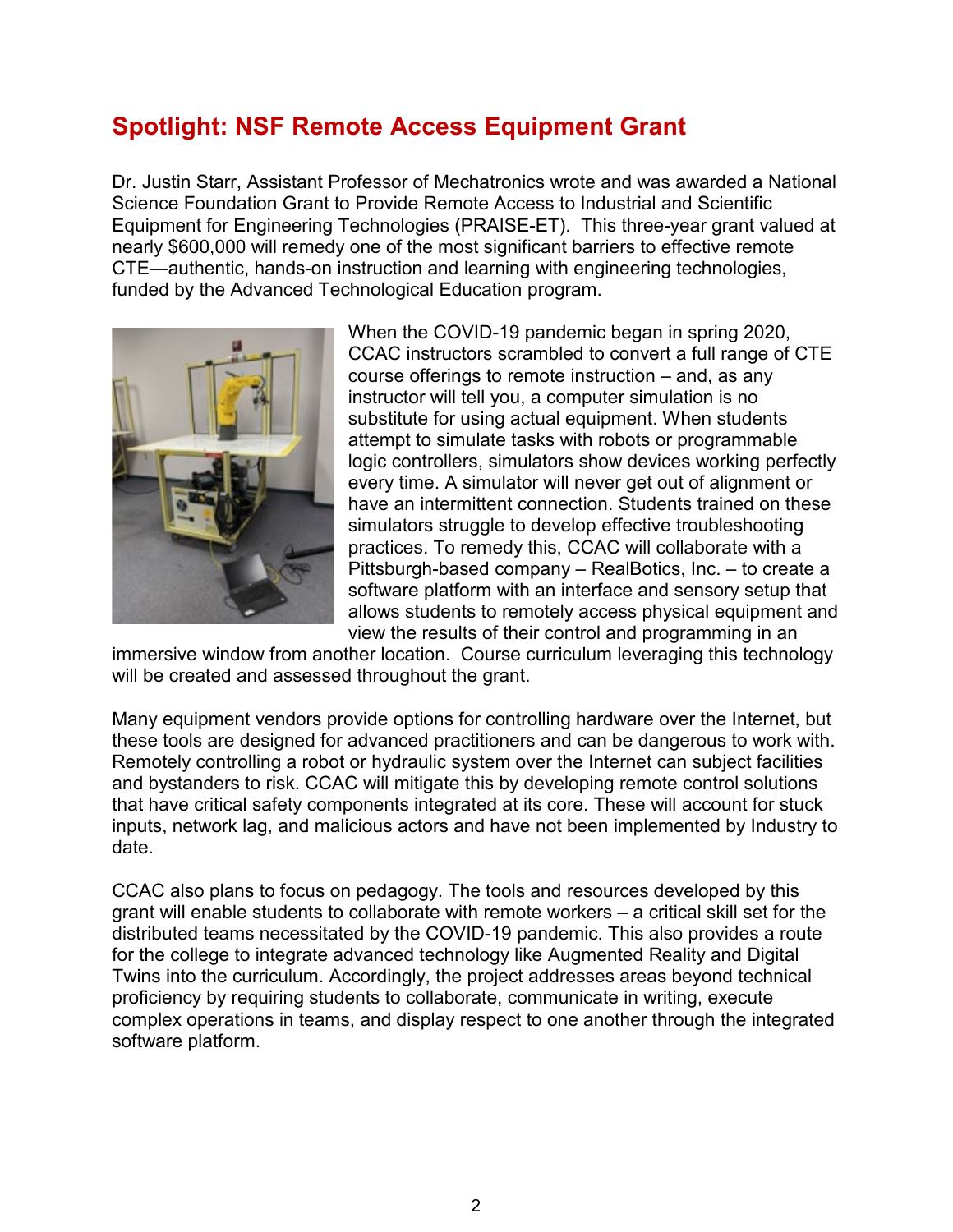Finally, this program will equalize access to equipment and resources across higher education. Utilizing remote instruction, partnering institutions can specialize in relevant CTE training, given their local labor market and context, while providing students access to world-class resources. As a result, colleges and universities need not make as many difficult choices regarding purchasing expensive technical equipment. Students located in rural locations can obtain the same world-class training as their counterparts in the vicinity of CTE labs. Similar expanded access will be provided to students with physical limitations, as alternative controls can also be implemented. According to Dr. Starr, "This grant proposal will make CCAC a leader in remote-access instruction and give graduates skills that will be highly relevant - with or without a pandemic."

If you are interested in writing a grant proposal, please email [grants@ccac.edu](mailto:grants@ccac.edu) to learn about grant opportunities.

#### **New Award: Commercial Motor Vehicle Operator Safety Training Program**

CCAC's Workforce Development was recently awarded a one-year grant from the U.S. Department Transportation, Federal Motor Carrier Safety Administration. This Commercial Driver's License Training Program will enroll veterans, current or former members of the U.S. Armed Forces and their family members, in CCAC's Commercial Driver's License program. The grant will award a total of 31 scholarships to eligible participants.



Please contact Anne Tanski, Workforce Development Program Manager at [atanski@ccac.edu,](mailto:atanski@ccac.edu) for further information about this grant. Also, please visit the Commercial [Driver's License](https://ccac.edu/workforce/cdl.php) website to learn more about the program.

#### **Guiding You Through the OSPR Webpage**

The Office of Sponsored Programs is happy to share with you our revamped webpage. The webpage provides details on what we do and what makes a grant fundable. Expandable boxes will help direct you to the necessary information throughout the webpage while providing direct links to OSPR documentation and forms.



For example:

 $\boxtimes$  Below OSPR News, you will find valuable and useful information in our newsletters and a listing of new grant awards.